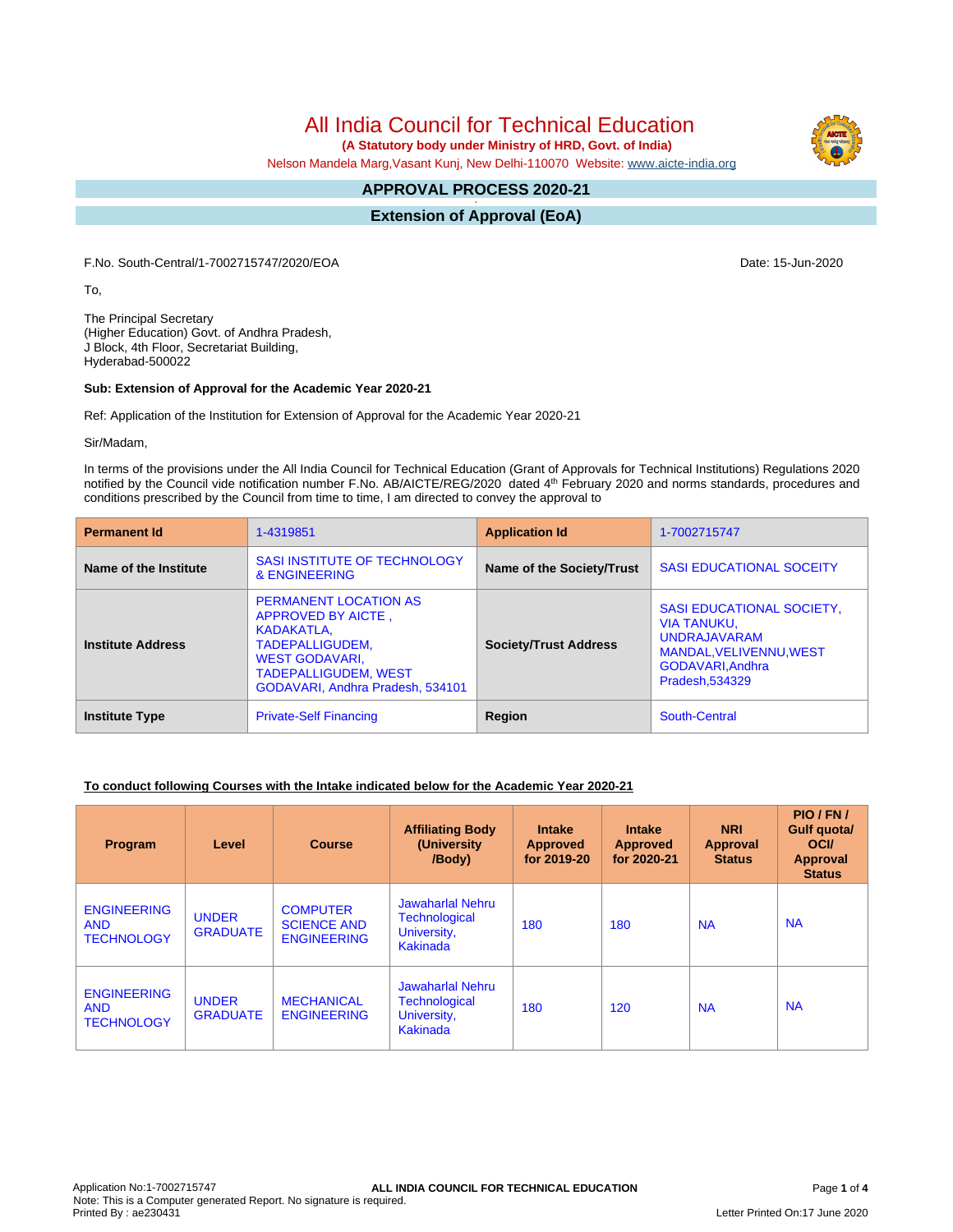| <b>ENGINEERING</b><br><b>AND</b><br><b>TECHNOLOGY</b> | <b>UNDER</b><br><b>GRADUATE</b> | <b>ELECTRONICS</b><br><b>AND</b><br><b>COMMUNICATIO</b><br><b>NS</b><br><b>ENGINEERING</b>             | <b>Jawaharlal Nehru</b><br><b>Technological</b><br>University,<br><b>Kakinada</b>           | 180 | 180 | <b>NA</b> | <b>NA</b> |
|-------------------------------------------------------|---------------------------------|--------------------------------------------------------------------------------------------------------|---------------------------------------------------------------------------------------------|-----|-----|-----------|-----------|
| <b>ENGINEERING</b><br><b>AND</b><br><b>TECHNOLOGY</b> | <b>UNDER</b><br><b>GRADUATE</b> | <b>INFORMATION</b><br><b>TECHNOLOGY</b>                                                                | <b>Jawaharlal Nehru</b><br><b>Technological</b><br>University,<br><b>Kakinada</b>           | 60  | 60  | <b>NA</b> | <b>NA</b> |
| <b>MANAGEMENT</b>                                     | <b>POST</b><br><b>GRADUATE</b>  | <b>MBA</b>                                                                                             | <b>Jawaharlal Nehru</b><br><b>Technological</b><br>University,<br><b>Kakinada</b>           | 120 | 120 | <b>NA</b> | <b>NA</b> |
| <b>ENGINEERING</b><br><b>AND</b><br><b>TECHNOLOGY</b> | <b>POST</b><br><b>GRADUATE</b>  | <b>COMPUTER</b><br><b>SCIENCE AND</b><br><b>ENGINEERING</b>                                            | <b>Jawaharlal Nehru</b><br><b>Technological</b><br>University,<br><b>Kakinada</b>           | 18  | 18  | <b>NA</b> | <b>NA</b> |
| <b>ENGINEERING</b><br><b>AND</b><br><b>TECHNOLOGY</b> | <b>POST</b><br><b>GRADUATE</b>  | <b>VLSI AND</b><br><b>EMBEDDED</b><br><b>SYSTEMS</b>                                                   | <b>Jawaharlal Nehru</b><br><b>Technological</b><br>University,<br><b>Kakinada</b>           | 18  | 9   | <b>NA</b> | <b>NA</b> |
| <b>ENGINEERING</b><br><b>AND</b><br><b>TECHNOLOGY</b> | <b>POST</b><br><b>GRADUATE</b>  | <b>POWER</b><br><b>ELECTRONICS</b>                                                                     | <b>Jawaharlal Nehru</b><br>Technological<br>University,<br><b>Kakinada</b>                  | 18  | 18  | <b>NA</b> | <b>NA</b> |
| <b>ENGINEERING</b><br><b>AND</b><br><b>TECHNOLOGY</b> | <b>UNDER</b><br><b>GRADUATE</b> | <b>ELECTRICAL</b><br><b>AND</b><br><b>ELECTRONICS</b><br><b>ENGINEERING</b>                            | <b>Jawaharlal Nehru</b><br><b>Technological</b><br>University,<br><b>Kakinada</b>           | 120 | 120 | <b>NA</b> | <b>NA</b> |
| <b>ENGINEERING</b><br><b>AND</b><br><b>TECHNOLOGY</b> | <b>POST</b><br><b>GRADUATE</b>  | <b>COMPUTER</b><br><b>AIDED DESIGN</b><br><b>&amp; COMPUTER</b><br><b>ADIDED</b><br><b>MANUFACTURE</b> | <b>Jawaharlal Nehru</b><br><b>Technological</b><br>University,<br>Kakinada                  | 9   | 9   | <b>NA</b> | <b>NA</b> |
| <b>ENGINEERING</b><br><b>AND</b><br><b>TECHNOLOGY</b> | <b>UNDER</b><br><b>GRADUATE</b> | <b>CIVIL</b><br><b>ENGINEERING</b>                                                                     | <b>Jawaharlal Nehru</b><br><b>Technological</b><br>University,<br>Kakinada                  | 60  | 60  | <b>NA</b> | <b>NA</b> |
| <b>ENGINEERING</b><br><b>AND</b><br><b>TECHNOLOGY</b> | <b>DIPLOMA</b>                  | <b>MECHANICAL</b><br><b>ENGINEERING</b>                                                                | <b>State Board of</b><br><b>Technical</b><br><b>Education and</b><br>Training,<br>Hyderabad | 60  | 60  | <b>NA</b> | <b>NA</b> |
| <b>ENGINEERING</b><br><b>AND</b><br><b>TECHNOLOGY</b> | <b>DIPLOMA</b>                  | <b>ELECTRONICS</b><br><b>AND</b><br><b>COMMUNICATIO</b><br><b>NS</b><br><b>ENGINEERING</b>             | <b>State Board of</b><br><b>Technical</b><br><b>Education and</b><br>Training,<br>Hyderabad | 60  | 60  | <b>NA</b> | <b>NA</b> |
| <b>ENGINEERING</b><br><b>AND</b><br><b>TECHNOLOGY</b> | <b>POST</b><br><b>GRADUATE</b>  | <b>COMMUNICATIO</b><br><b>N ENGINEERING</b><br><b>AND SIGNAL</b><br><b>PROCESSING</b>                  | <b>Jawaharlal Nehru</b><br><b>Technological</b><br>University,<br><b>Kakinada</b>           | 9   | 9   | <b>NA</b> | <b>NA</b> |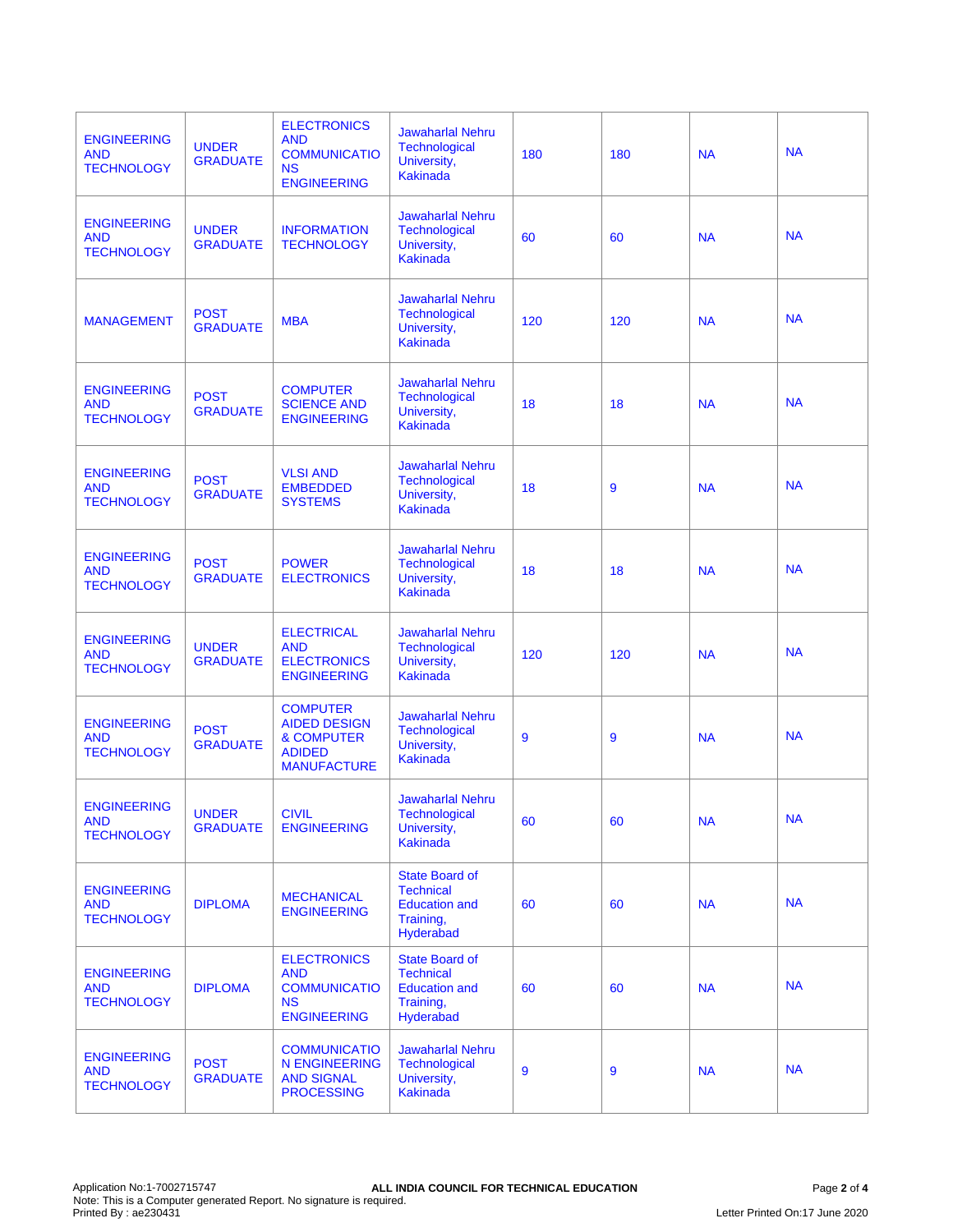| <b>ENGINEERING</b><br><b>AND</b><br><b>TECHNOLOGY</b> | <b>DIPLOMA</b>                  | <b>ELECTRICAL</b><br><b>AND</b><br><b>ELECTRONICS</b><br><b>ENGINEERING</b> | State Board of<br><b>Technical</b><br><b>Education and</b><br>Training,<br>Hyderabad | 60          | 60            | <b>NA</b> | <b>NA</b> |
|-------------------------------------------------------|---------------------------------|-----------------------------------------------------------------------------|--------------------------------------------------------------------------------------|-------------|---------------|-----------|-----------|
| <b>ENGINEERING</b><br><b>AND</b><br><b>TECHNOLOGY</b> | <b>UNDER</b><br><b>GRADUATE</b> | <b>ELECTRONICS</b><br>&<br><b>COMMUNICATIO</b><br>N TECHNOLOGY              | Jawaharlal Nehru<br><b>Technological</b><br>University,<br>Kakinada                  | $\Omega$    | $60^{##\$\$}$ | <b>NA</b> | <b>NA</b> |
| <b>ENGINEERING</b><br><b>AND</b><br><b>TECHNOLOGY</b> | <b>UNDER</b><br><b>GRADUATE</b> | <b>COMPUTER</b><br><b>SCIENCE &amp;</b><br><b>TECHNOLOGY</b>                | Jawaharlal Nehru<br><b>Technological</b><br>University,<br>Kakinada                  | $\mathbf 0$ | $60^{##\$\$}$ | <b>NA</b> | <b>NA</b> |

## Approved New Course(s)

\$\$ Course(s) should be offered in Emerging Area

#### **It is mandatory to comply with all the essential requirements as given in APH 2020-21 (Appendix 6)**

## **Important Instructions**

- 1. The State Government/ UT/ Directorate of Technical Education/ Directorate of Medical Education shall ensure that 10% of reservation for Economically Weaker Section (EWS) as per the reservation policy for admission, operational from the Academic year 2020-21 is implemented without affecting the reservation percentages of SC/ ST/ OBC/ General. However, this would not be applicable in the case of Minority Institutions referred to the Clause (1) of Article 30 of Constitution of India. Such Institution shall be permitted to increase in annual permitted strength over a maximum period of two years beginning with the Academic Year 2020-21
- 2. The Institution offering courses earlier in the Regular Shift, First Shift, Second Shift/Part Time now amalgamated as total intake shall have to fulfil all facilities such as Infrastructure, Faculty and other requirements as per the norms specified in the Approval Process Handbook 2020-21 for the Total Approved Intake. Further, the Institutions Deemed to be Universities/ Institutions having Accreditation/ Autonomy status shall have to maintain the Faculty: Student ratio as specified in the Approval Process Handbook. All such Institutions/ Universities shall have to create the necessary Faculty, Infrastructure and other facilities WITHIN 2 YEARS to fulfil the norms based on the Affidavit submitted to AICTE.
- 3. In case of any differences in content in this Computer generated Extension of Approval Letter, the content/information as approved by the Executive Council / General Council as available on the record of AICTE shall be final and binding.
- 4. Strict compliance of Anti-Ragging Regulation: Approval is subject to strict compliance of provisions made in AICTE Regulation notified vide F. No. 373/Legal/AICTE/2009 dated July 1, 2009 for Prevention and Prohibition of Ragging in Technical Institutions. In case Institution fails to take adequate steps to Prevent Ragging or fails to act in accordance with AICTE Regulation or fails to punish perpetrators or incidents of Ragging, it will be liable to take any action as defined under clause 9(4) of the said Regulation.

**Prof.Rajive Kumar Member Secretary, AICTE**

Copy to:

- **1. The Director Of Technical Education\*\*, Andhra Pradesh**
- **2**. **The Registrar\*\*,** Jawaharlal Nehru Technological University, Kakinada
- **3. The Principal / Director,** SASI INSTITUTE OF TECHNOLOGY & ENGINEERING